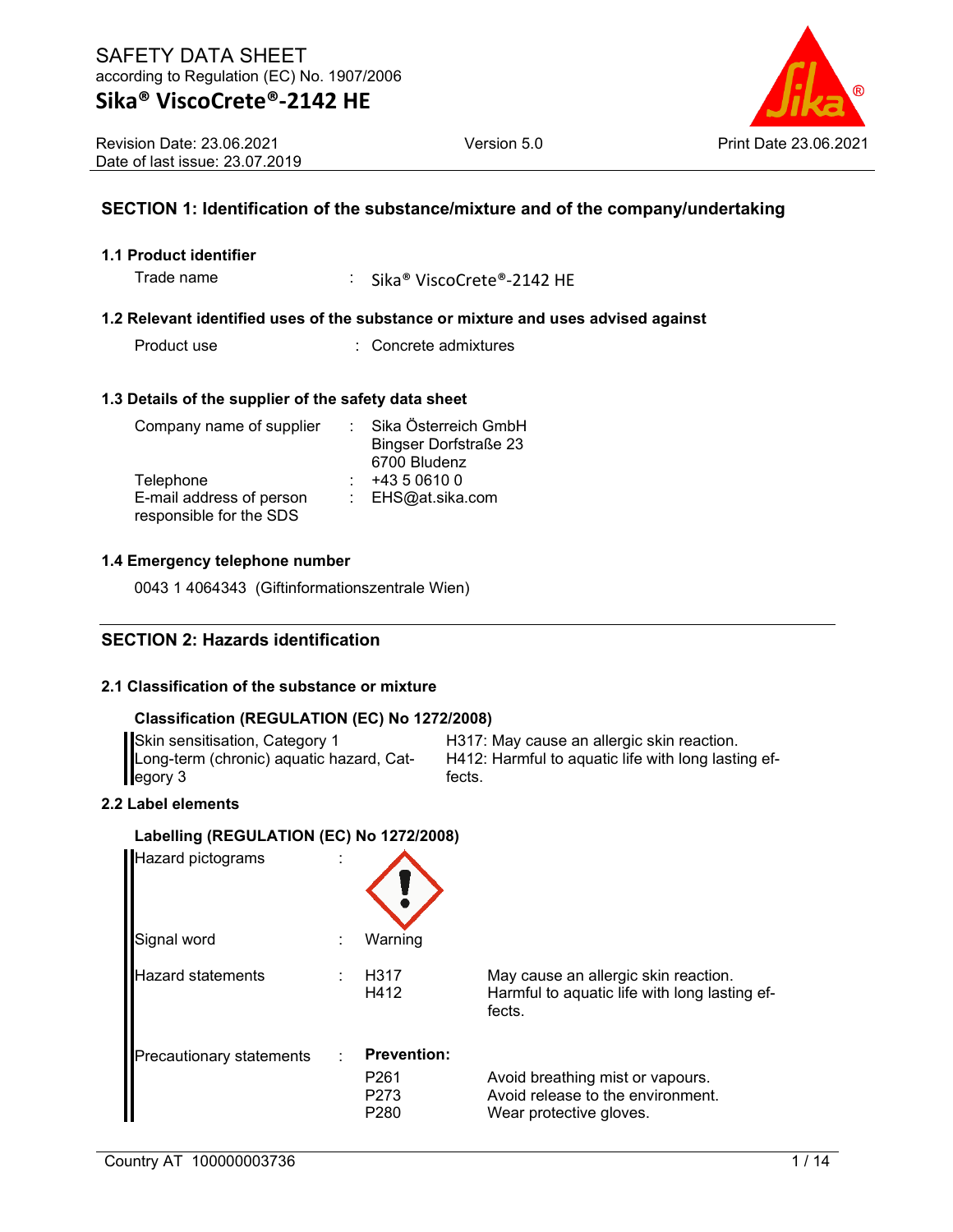Version 5.0 Print Date 23.06.2021

Revision Date: 23.06.2021 Date of last issue: 23.07.2019

| <b>Response:</b> |                                                                       |
|------------------|-----------------------------------------------------------------------|
| $P333 + P313$    | If skin irritation or rash occurs: Get medical<br>advice/ attention.  |
| $P362 + P364$    | Take off contaminated clothing and wash it<br>before reuse.           |
| Disposal:        |                                                                       |
| P <sub>501</sub> | Dispose of contents/container in accordance<br>with local regulation. |
|                  |                                                                       |

## **Hazardous components which must be listed on the label:**

triisobutyl phosphate 1,2-benzisothiazol-3(2H)-one (BIT) 2-octyl-2H-isothiazole-3-one (OIT)

### **2.3 Other hazards**

This substance/mixture contains no components considered to be either persistent, bioaccumulative and toxic (PBT), or very persistent and very bioaccumulative (vPvB) at levels of 0.1% or higher.

Ecological information: The substance/mixture does not contain components considered to have endocrine disrupting properties according to REACH Article 57(f) or Commission Delegated regulation (EU) 2017/2100 or Commission Regulation (EU) 2018/605 at levels of 0.1% or higher.

Toxicological information: The substance/mixture does not contain components considered to have endocrine disrupting properties according to REACH Article 57(f) or Commission Delegated regulation (EU) 2017/2100 or Commission Regulation (EU) 2018/605 at levels of 0.1% or higher.

Contains a biocide in order to protect the product. Active ingredient: 1,2-benzisothiazol-3(2H)-one (BIT), 2634-33-5, mixture of: 5-chloro-2-methyl-4-isothiazolin-3-one [EC no. 247-500-7] and 2-methyl-2H-isothiazol-3-one [EC no. 220-239-6] (3:1) (C(M)IT/MIT (3:1)), 55965-84-9. Please use treated articles responsibly.

## **SECTION 3: Composition/information on ingredients**

## **3.2 Mixtures**

#### **Components**

| Chemical name               | CAS-No.<br>EC-No.                                         | Classification      | Concentration<br>(% w/w) |
|-----------------------------|-----------------------------------------------------------|---------------------|--------------------------|
|                             | <b>Registration number</b>                                |                     |                          |
| 2,2'-(methylimino)diethanol | 105-59-9<br>203-312-7<br>01-2119488970-24-<br><b>XXXX</b> | Eye Irrit. 2; H319  | $>= 1 - 2.5$             |
| triisobutyl phosphate       | 126-71-6<br>204-798-3<br>01-2119957118-32-<br><b>XXXX</b> | Skin Sens. 1B; H317 | < 1                      |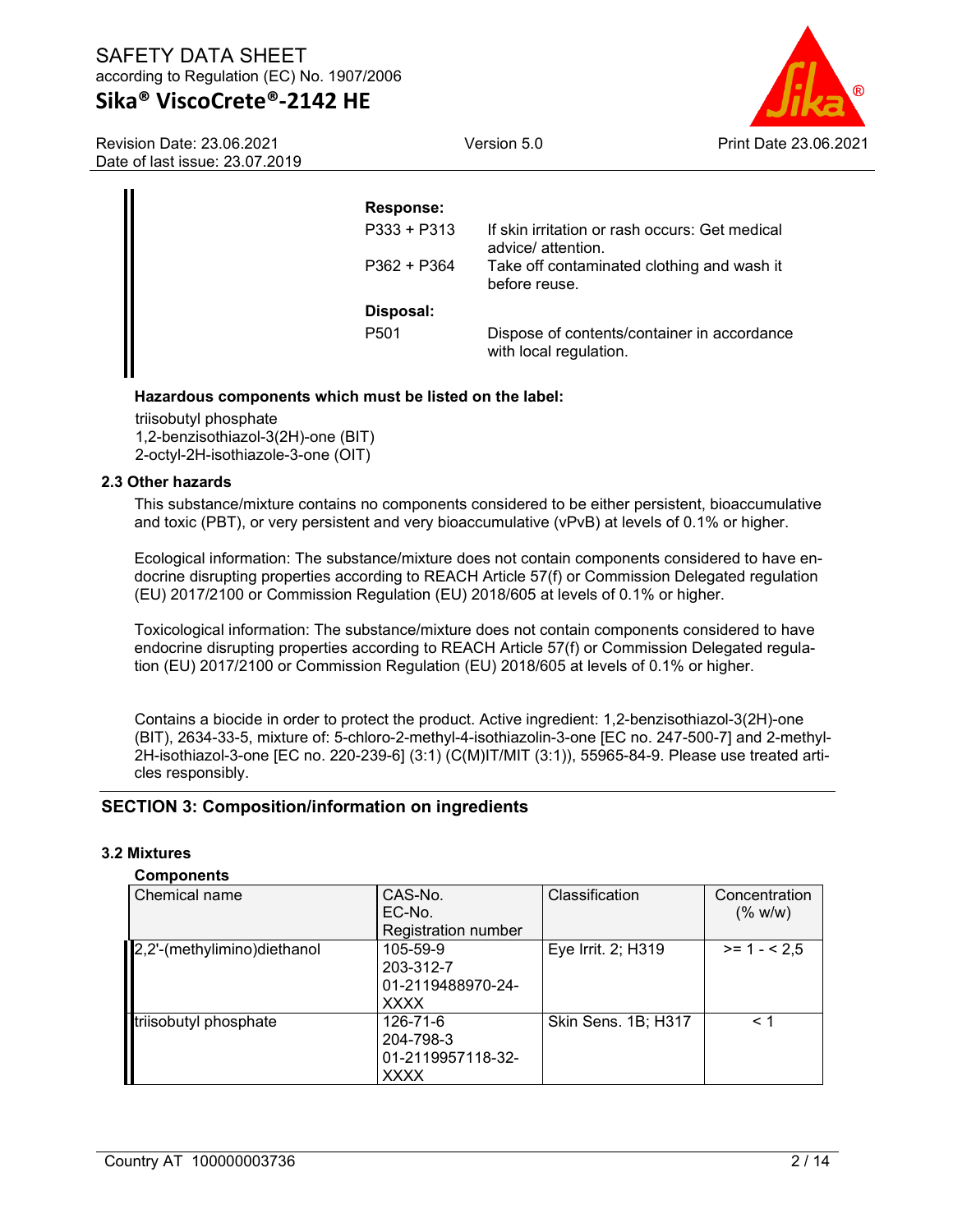## **Sika® ViscoCrete®-2142 HE**

Revision Date: 23.06.2021 Date of last issue: 23.07.2019

| 1,2-benzisothiazol-3(2H)-one<br>(BIT) | 2634-33-5<br>220-120-9<br>01-2120761540-60-<br><b>XXXX</b>  | Acute Tox. 4; H302<br>Acute Tox. 2; H330<br>Skin Irrit. 2; H315<br>Eye Dam. 1; H318<br>Skin Sens. 1; H317<br>Aquatic Acute 1;<br>H400<br>Aquatic Chronic 2;<br>H411<br>specific concentration<br>limit<br>Skin Sens. 1; H317<br>$>= 0,05%$                                                                                                                                                                                                                | $>= 0,0025 - 5$<br>0,025 |
|---------------------------------------|-------------------------------------------------------------|-----------------------------------------------------------------------------------------------------------------------------------------------------------------------------------------------------------------------------------------------------------------------------------------------------------------------------------------------------------------------------------------------------------------------------------------------------------|--------------------------|
| 2-octyl-2H-isothiazole-3-one (OIT)    | 26530-20-1<br>247-761-7<br>01-2120768921-45-<br><b>XXXX</b> | Acute Tox. 3; H301<br>Acute Tox. 2; H330<br>Acute Tox. 3; H311<br>Skin Corr. 1; H314<br>Eye Dam. 1; H318<br>Skin Sens. 1A; H317<br>Aquatic Acute 1;<br>H400<br>Aquatic Chronic 1;<br>H410<br><b>EUH071</b><br>M-Factor (Acute<br>aquatic toxicity): 100<br>M-Factor (Chronic<br>aquatic toxicity): 100<br>specific concentration<br>limit<br>Skin Sens. 1A; H317<br>$\ge$ = 0,0015 %<br>Acute toxicity esti-<br>mate<br>Acute oral toxicity:<br>125 mg/kg | $>= 0,0025 - 5$<br>0,025 |
|                                       |                                                             | Acute inhalation tox-<br>icity (dust/mist): 0,27<br>mg/l<br>Acute dermal toxicity:<br>311 mg/kg                                                                                                                                                                                                                                                                                                                                                           |                          |

For explanation of abbreviations see section 16.

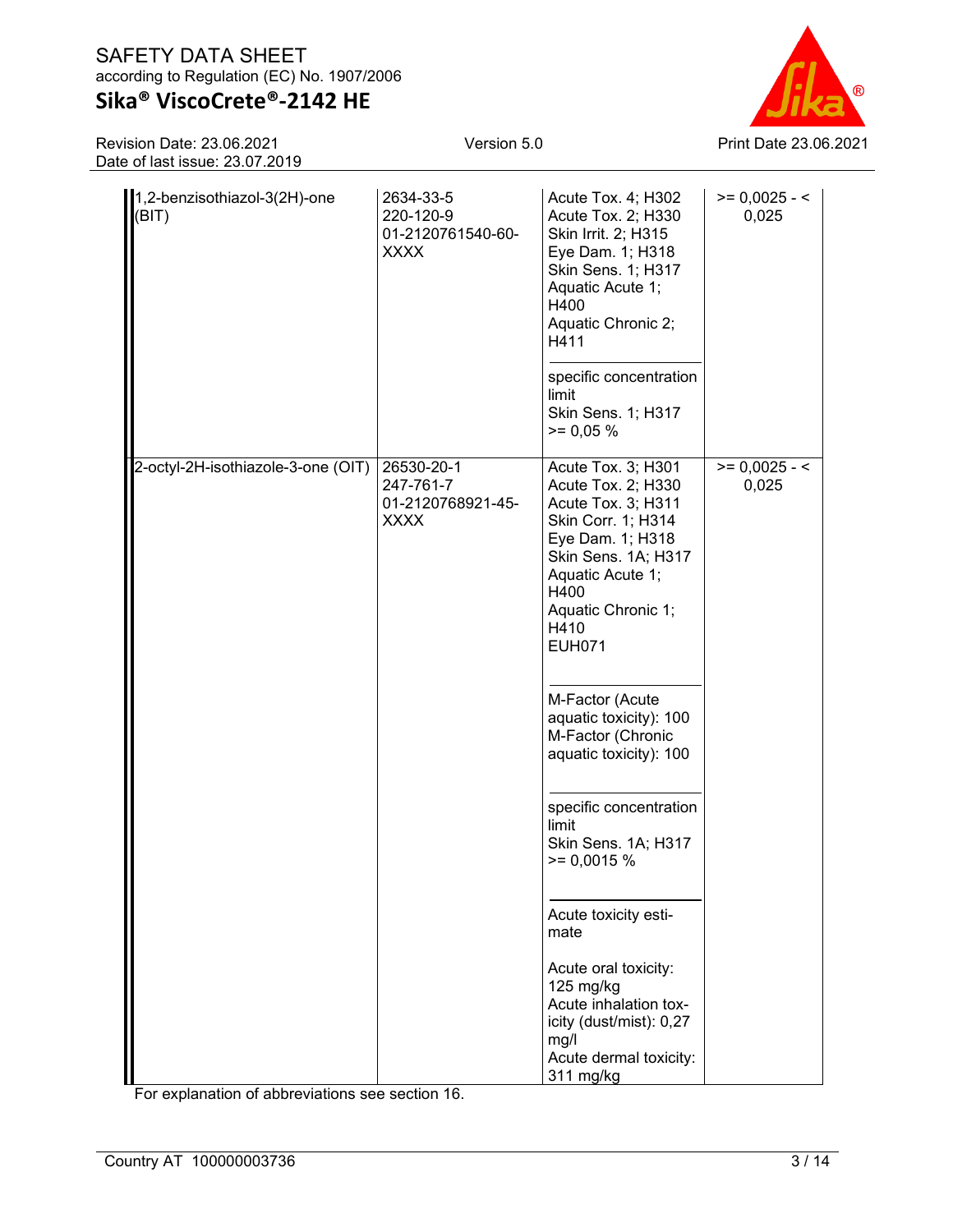Revision Date: 23.06.2021 Date of last issue: 23.07.2019



## **SECTION 4: First aid measures**

| 4.1 Description of first aid measures   |                                                                                                                                                                                 |  |
|-----------------------------------------|---------------------------------------------------------------------------------------------------------------------------------------------------------------------------------|--|
| General advice                          | Move out of dangerous area.<br>÷<br>Consult a physician.<br>Show this safety data sheet to the doctor in attendance.                                                            |  |
| If inhaled                              | Move to fresh air.<br>Consult a physician after significant exposure.                                                                                                           |  |
| In case of skin contact                 | Take off contaminated clothing and shoes immediately.<br>÷<br>Wash off with soap and plenty of water.<br>If symptoms persist, call a physician.                                 |  |
| In case of eye contact                  | Remove contact lenses.<br>Keep eye wide open while rinsing.<br>If eye irritation persists, consult a specialist.                                                                |  |
| If swallowed                            | Do not induce vomiting without medical advice.<br>Rinse mouth with water.<br>Do not give milk or alcoholic beverages.<br>Never give anything by mouth to an unconscious person. |  |
|                                         | 4.2 Most important symptoms and effects, both acute and delayed                                                                                                                 |  |
| Symptoms                                | Allergic reactions<br>See Section 11 for more detailed information on health effects<br>and symptoms.                                                                           |  |
| <b>Risks</b>                            | sensitising effects                                                                                                                                                             |  |
|                                         | May cause an allergic skin reaction.                                                                                                                                            |  |
|                                         | 4.3 Indication of any immediate medical attention and special treatment needed                                                                                                  |  |
| Treatment                               | Treat symptomatically.                                                                                                                                                          |  |
| <b>SECTION 5: Firefighting measures</b> |                                                                                                                                                                                 |  |

| 5.1 Extinguishing media                                   |                                                                                                                                          |
|-----------------------------------------------------------|------------------------------------------------------------------------------------------------------------------------------------------|
| Suitable extinguishing media :                            | In case of fire, use water/water spray/water jet/carbon diox-<br>ide/sand/foam/alcohol resistant foam/chemical powder for<br>extinction. |
| 5.2 Special hazards arising from the substance or mixture |                                                                                                                                          |

|      | Hazardous combustion prod- : No hazardous combustion products are known |
|------|-------------------------------------------------------------------------|
| ucts |                                                                         |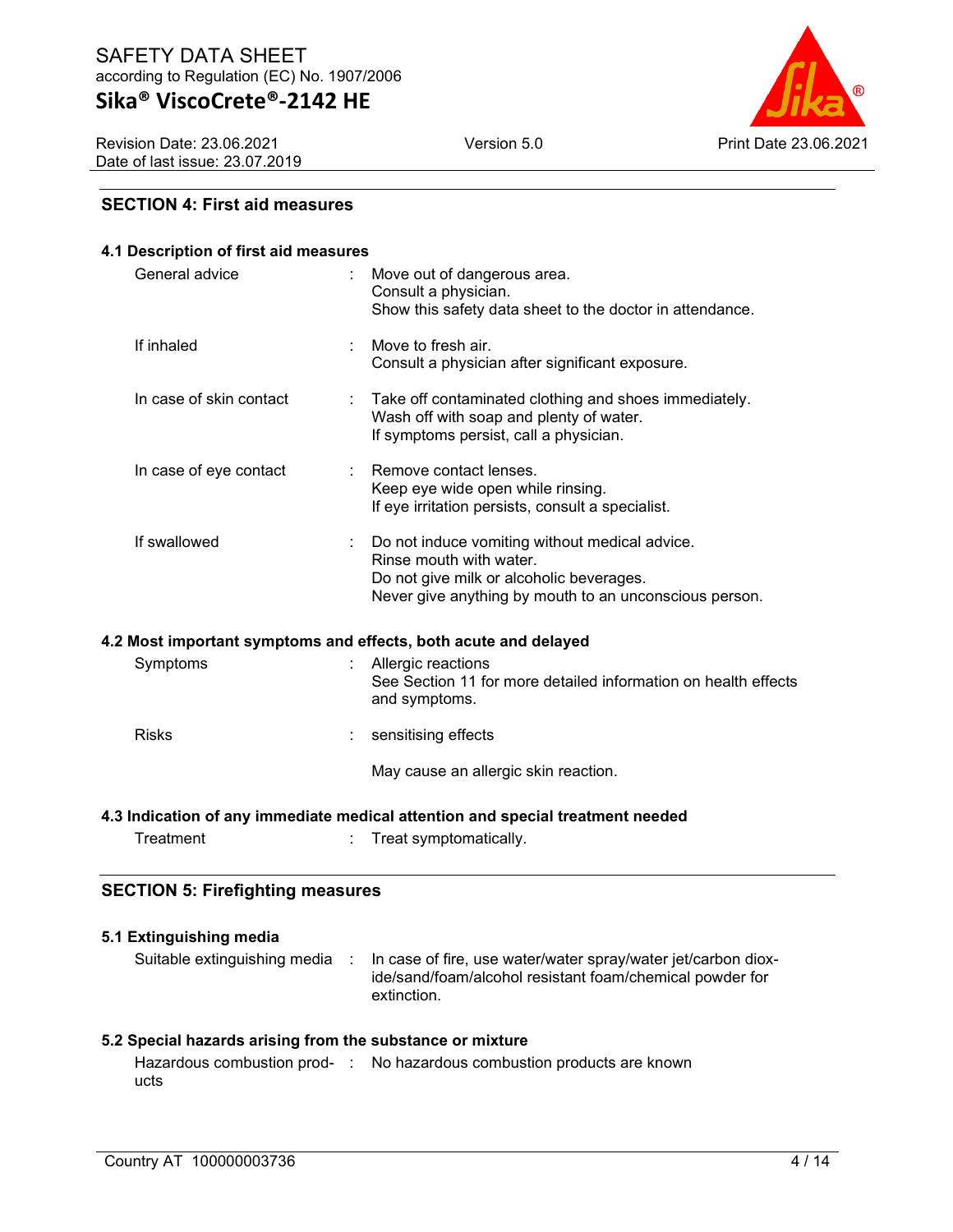

| <b>Revision Date: 23.06.2021</b><br>Date of last issue: 23.07.2019 | Version 5.0                                                                                                                                             | Print Date 23.06.2021 |
|--------------------------------------------------------------------|---------------------------------------------------------------------------------------------------------------------------------------------------------|-----------------------|
| 5.3 Advice for firefighters                                        |                                                                                                                                                         |                       |
| for firefighters                                                   | Special protective equipment : In the event of fire, wear self-contained breathing apparatus.                                                           |                       |
| Further information                                                | : Standard procedure for chemical fires.                                                                                                                |                       |
| <b>SECTION 6: Accidental release measures</b>                      |                                                                                                                                                         |                       |
|                                                                    | 6.1 Personal precautions, protective equipment and emergency procedures                                                                                 |                       |
| Personal precautions                                               | : Use personal protective equipment.<br>Deny access to unprotected persons.                                                                             |                       |
| <b>6.2 Environmental precautions</b>                               |                                                                                                                                                         |                       |
| Environmental precautions                                          | : Do not flush into surface water or sanitary sewer system.<br>If the product contaminates rivers and lakes or drains inform<br>respective authorities. |                       |
| 6.3 Methods and material for containment and cleaning up           |                                                                                                                                                         |                       |
|                                                                    | Methode for electing up . Cook up with inert ebecthent meterial (e.g. cand. eilige and                                                                  |                       |

| Methods for cleaning up | Soak up with inert absorbent material (e.g. sand, silica gel, |
|-------------------------|---------------------------------------------------------------|
|                         | acid binder, universal binder, sawdust).                      |
|                         | Keep in suitable, closed containers for disposal.             |

## **6.4 Reference to other sections**

For personal protection see section 8.

## **SECTION 7: Handling and storage**

## **7.1 Precautions for safe handling**

| Advice on safe handling | : Avoid exceeding the given occupational exposure limits (see<br>section 8).<br>Do not get in eyes, on skin, or on clothing.<br>For personal protection see section 8.<br>Persons with a history of skin sensitisation problems or asth-<br>ma, allergies, chronic or recurrent respiratory disease should<br>not be employed in any process in which this mixture is being<br>used.<br>Smoking, eating and drinking should be prohibited in the ap-<br>plication area.<br>Follow standard hygiene measures when handling chemical<br>products |
|-------------------------|------------------------------------------------------------------------------------------------------------------------------------------------------------------------------------------------------------------------------------------------------------------------------------------------------------------------------------------------------------------------------------------------------------------------------------------------------------------------------------------------------------------------------------------------|
| fire and explosion      | Advice on protection against : Normal measures for preventive fire protection.                                                                                                                                                                                                                                                                                                                                                                                                                                                                 |
| Hygiene measures        | Handle in accordance with good industrial hygiene and safety<br>practice. When using do not eat or drink. When using do not<br>smoke. Wash hands before breaks and at the end of workday.                                                                                                                                                                                                                                                                                                                                                      |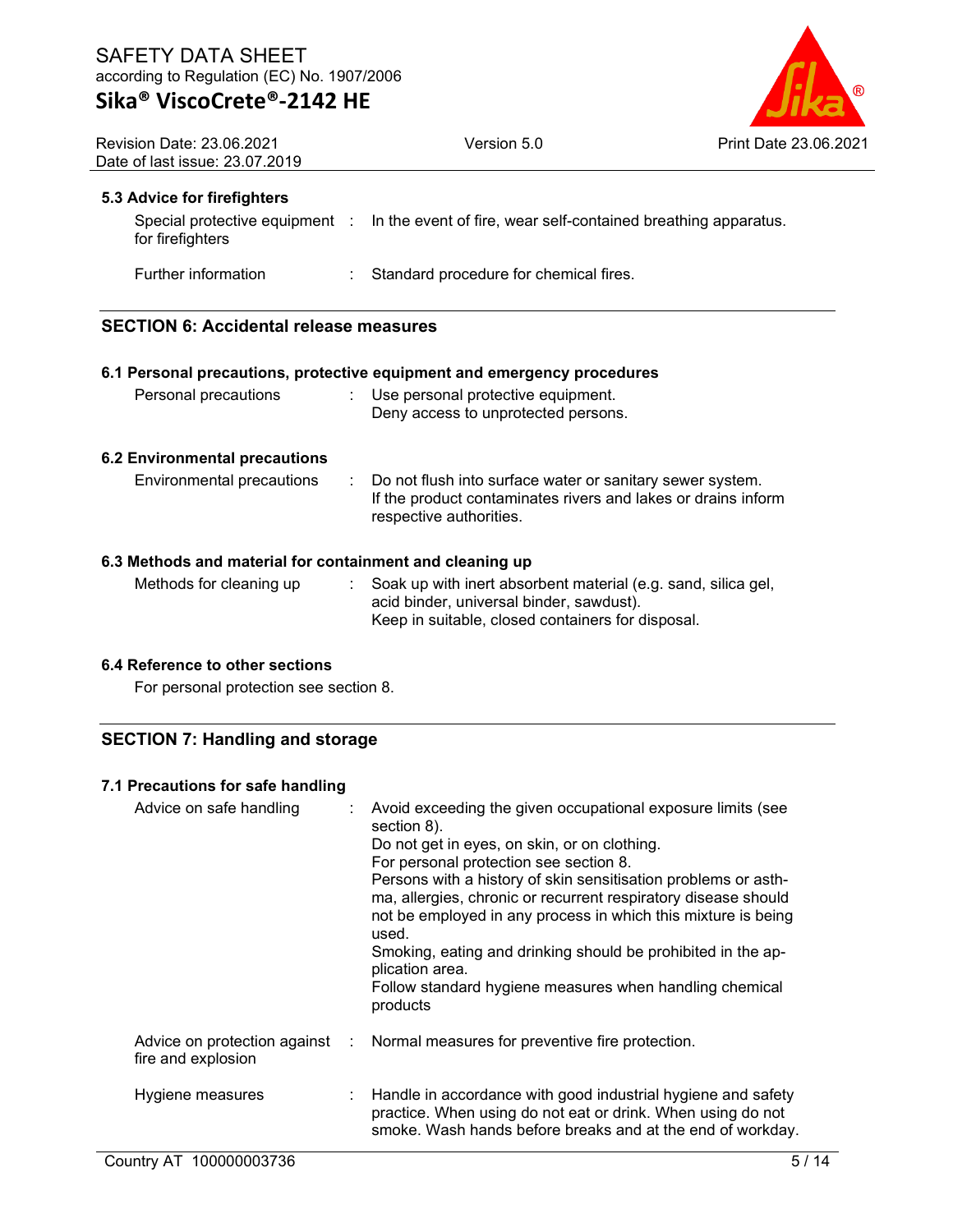

Revision Date: 23.06.2021 Date of last issue: 23.07.2019

#### **7.2 Conditions for safe storage, including any incompatibilities**

| Requirements for storage<br>areas and containers | : Keep container tightly closed in a dry and well-ventilated<br>place. Containers which are opened must be carefully re-<br>sealed and kept upright to prevent leakage. Store in accord-<br>ance with local regulations. |
|--------------------------------------------------|--------------------------------------------------------------------------------------------------------------------------------------------------------------------------------------------------------------------------|
| Storage class (TRGS 510)                         | : 12, Non Combustible Liquids                                                                                                                                                                                            |
| Further information on stor-<br>age stability    | No decomposition if stored and applied as directed.                                                                                                                                                                      |
| 7.3 Specific end use(s)                          |                                                                                                                                                                                                                          |
| Specific use(s)                                  | : Consult most current local Product Data Sheet prior to any<br>use.                                                                                                                                                     |

## **SECTION 8: Exposure controls/personal protection**

#### **8.1 Control parameters**

#### **Occupational Exposure Limits**

| Components                         | CAS-No.                                                         | Value type (Form<br>of exposure) | Control parame-<br>ters $*$ | Basis * |
|------------------------------------|-----------------------------------------------------------------|----------------------------------|-----------------------------|---------|
|                                    |                                                                 |                                  |                             |         |
| triisobutyl phosphate              | 126-71-6                                                        | MAK-TMW                          | $50 \text{ mg/m}$           | AT OEL  |
|                                    |                                                                 | MAK-KZW                          | 100 mg/m3                   | AT OEL  |
| 2-octyl-2H-isothiazole-3-one (OIT) | 26530-20-1                                                      | MAK-TMW (inhal-                  | $0,05 \,\mathrm{mg/m}$      | AT OEL  |
|                                    |                                                                 | able fraction)                   |                             |         |
|                                    | Further information: Risk of skin absorption, The working com-  |                                  |                             |         |
|                                    | pounds induce allergic hypersensitivity reactions, that are far |                                  |                             |         |
|                                    | above the average measure                                       |                                  |                             |         |
|                                    |                                                                 | MAK-KZW (inhal-                  | $0,05 \,\mathrm{mg/m3}$     | AT OEL  |
|                                    |                                                                 | able fraction)                   |                             |         |

\*Values in the table refer to the latest EU-OEL and to the (Grenzwerteverordnung GKV ).

#### **8.2 Exposure controls**

#### **Engineering measures**

Maintain air concentrations below occupational exposure standards. Ensure adequate ventilation, especially in confined areas.

#### **Personal protective equipment**

| Eye protection  | Safety glasses with side-shields conforming to EN166<br>Eye wash bottle with pure water                                                                                                                          |
|-----------------|------------------------------------------------------------------------------------------------------------------------------------------------------------------------------------------------------------------|
| Hand protection | : Chemical-resistant, impervious gloves complying with an ap-<br>proved standard must be worn at all times when handling<br>chemical products. Reference number EN 374. Follow manu-<br>facturer specifications. |
|                 | Suitable for short time use or protection against splashes:<br>Butyl rubber/nitrile rubber gloves (> 0,1 mm)                                                                                                     |
|                 | Contaminated gloves should be removed.                                                                                                                                                                           |
|                 | Suitable for permanent exposure:                                                                                                                                                                                 |
|                 | Viton gloves (0.4 mm),                                                                                                                                                                                           |
|                 | breakthrough time > 30 min.                                                                                                                                                                                      |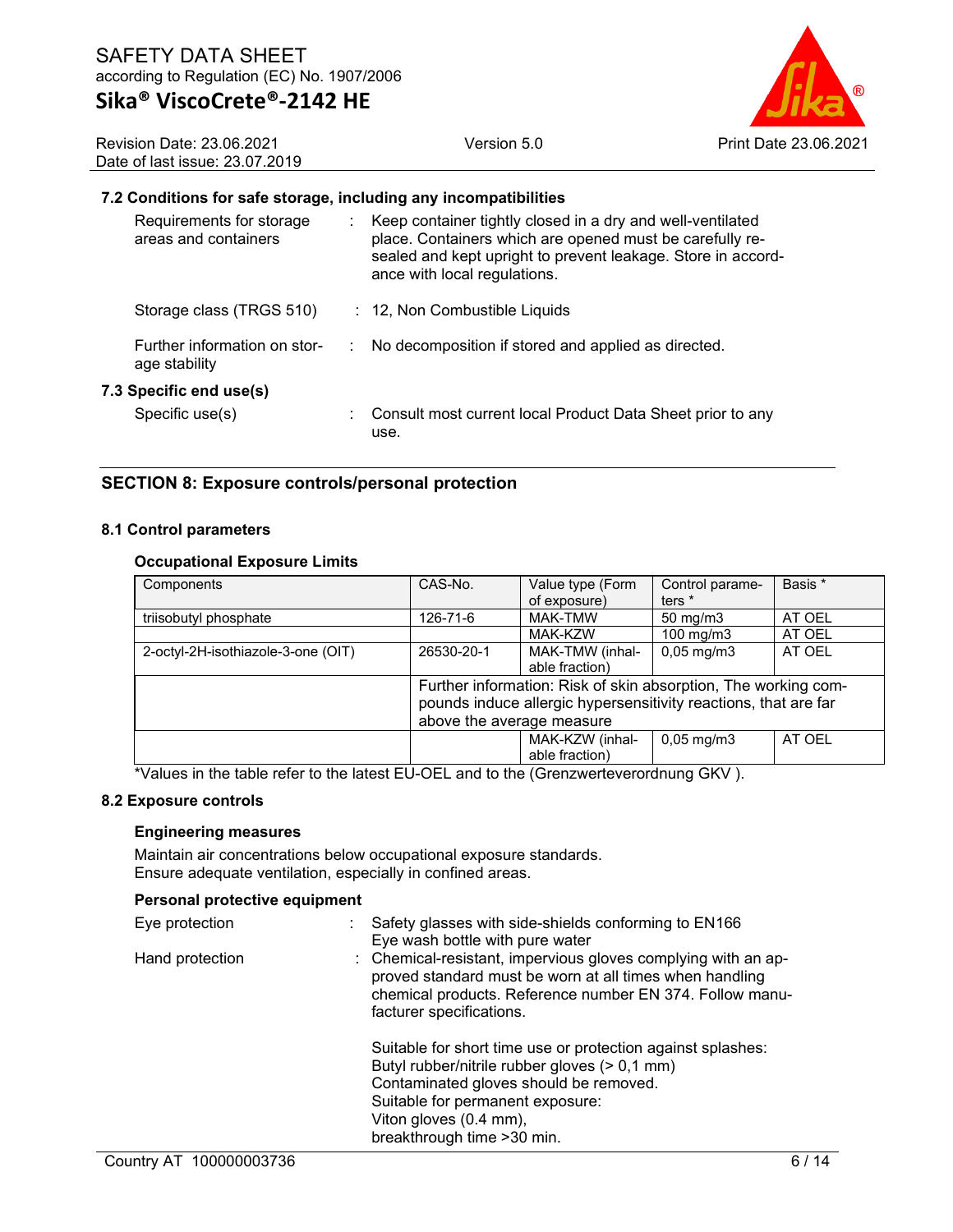# **Sika® ViscoCrete®-2142 HE**



| Revision Date: 23.06.2021<br>Date of last issue: 23.07.2019 | Version 5.0                                                                                                                                                                                                                                                                                                                                                                                                                                                                                                                                                                                                                                                                                                                        | <b>Print Date 23.06.2021</b> |
|-------------------------------------------------------------|------------------------------------------------------------------------------------------------------------------------------------------------------------------------------------------------------------------------------------------------------------------------------------------------------------------------------------------------------------------------------------------------------------------------------------------------------------------------------------------------------------------------------------------------------------------------------------------------------------------------------------------------------------------------------------------------------------------------------------|------------------------------|
|                                                             |                                                                                                                                                                                                                                                                                                                                                                                                                                                                                                                                                                                                                                                                                                                                    |                              |
| Skin and body protection                                    | Protective clothing (e.g. Safety shoes acc. to EN ISO 20345,<br>long-sleeved working clothing, long trousers). Rubber aprons<br>and protective boots are additionaly recommended for mixing<br>and stirring work.                                                                                                                                                                                                                                                                                                                                                                                                                                                                                                                  |                              |
| Respiratory protection                                      | : In case of inadequate ventilation wear respiratory protection.<br>Respirator selection must be based on known or anticipated<br>exposure levels, the hazards of the product and the safe work-<br>ing limits of the selected respirator.<br>organic vapor filter (Type A)<br>A1: < 1000 ppm; A2: < 5000 ppm; A3: < 10000 ppm<br>Ensure adequate ventilation. This can be achieved by local<br>exhaust extraction or by general ventilation. (EN 689 - Meth-<br>ods for determining inhalation exposure). This applies in par-<br>ticular to the mixing / stirring area. In case this is not sufficent<br>to keep the concentrations under the occupational exposure<br>limits then respiration protection measures must be used. |                              |
| <b>Environmental exposure controls</b>                      |                                                                                                                                                                                                                                                                                                                                                                                                                                                                                                                                                                                                                                                                                                                                    |                              |
| General advice                                              | : Do not flush into surface water or sanitary sewer system.<br>If the product contaminates rivers and lakes or drains inform                                                                                                                                                                                                                                                                                                                                                                                                                                                                                                                                                                                                       |                              |

respective authorities.

## **SECTION 9: Physical and chemical properties**

## **9.1 Information on basic physical and chemical properties**

| Physical state<br>Colour<br>Odour   | t. | liquid<br>brown<br>characteristic       |
|-------------------------------------|----|-----------------------------------------|
| Boiling point/boiling range         |    | : No data available                     |
| Flash point                         | t. | Not applicable                          |
| Auto-ignition temperature           | t. | No data available                       |
| рH                                  | t. | ca. 6 $(20 °C)$<br>Concentration: 100 % |
| Viscosity<br>Viscosity, kinematic   |    | : > 20,5 mm2/s (40 °C)                  |
| Solubility(ies)<br>Water solubility | t. | soluble                                 |
| Vapour pressure                     | t. | 23 hPa                                  |
| Density                             |    | ca. 1,070 g/cm3 (20 °C)                 |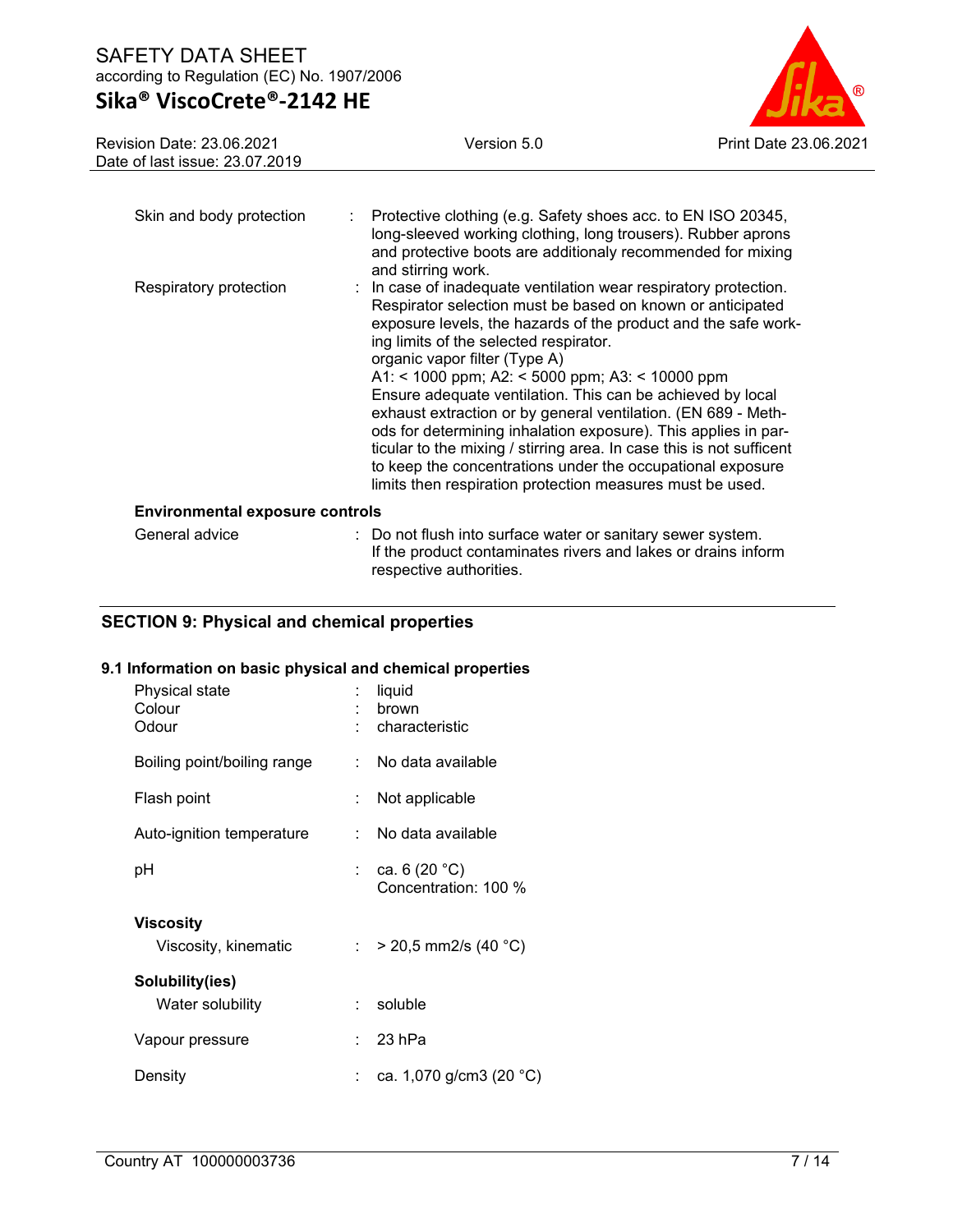## **Sika® ViscoCrete®-2142 HE**

Revision Date: 23.06.2021 Date of last issue: 23.07.2019



### **9.2 Other information**

No data available

## **SECTION 10: Stability and reactivity**

#### **10.1 Reactivity**

No dangerous reaction known under conditions of normal use.

#### **10.2 Chemical stability**

The product is chemically stable.

#### **10.3 Possibility of hazardous reactions**

Hazardous reactions : No hazards to be specially mentioned.

#### **10.4 Conditions to avoid**

Conditions to avoid : No data available

#### **10.5 Incompatible materials**

| Materials to avoid |  | No data available |
|--------------------|--|-------------------|
|--------------------|--|-------------------|

#### **10.6 Hazardous decomposition products**

No decomposition if stored and applied as directed.

## **SECTION 11: Toxicological information**

#### **11.1 Information on hazard classes as defined in Regulation (EC) No 1272/2008**

#### **Acute toxicity**

Not classified based on available information.

#### **Components:**

## **1,2-benzisothiazol-3(2H)-one (BIT):**

| Acute oral toxicity       | : LD50 Oral (Rat): 597 mg/kg                                                                              |
|---------------------------|-----------------------------------------------------------------------------------------------------------|
| Acute inhalation toxicity | : $LC50: 0,4$ mg/l<br>Exposure time: 4 h<br>Test atmosphere: dust/mist<br>Method: OECD Test Guideline 403 |
| Acute dermal toxicity     | : LD50 Dermal (Rabbit): $> 2.000$ mg/kg                                                                   |

## **2-octyl-2H-isothiazole-3-one (OIT):**

| Acute oral toxicity | : Acute toxicity estimate: 125 mg/kg                         |
|---------------------|--------------------------------------------------------------|
|                     | Method: Acute toxicity estimate according to Regulation (EC) |
|                     | No. 1272/2008                                                |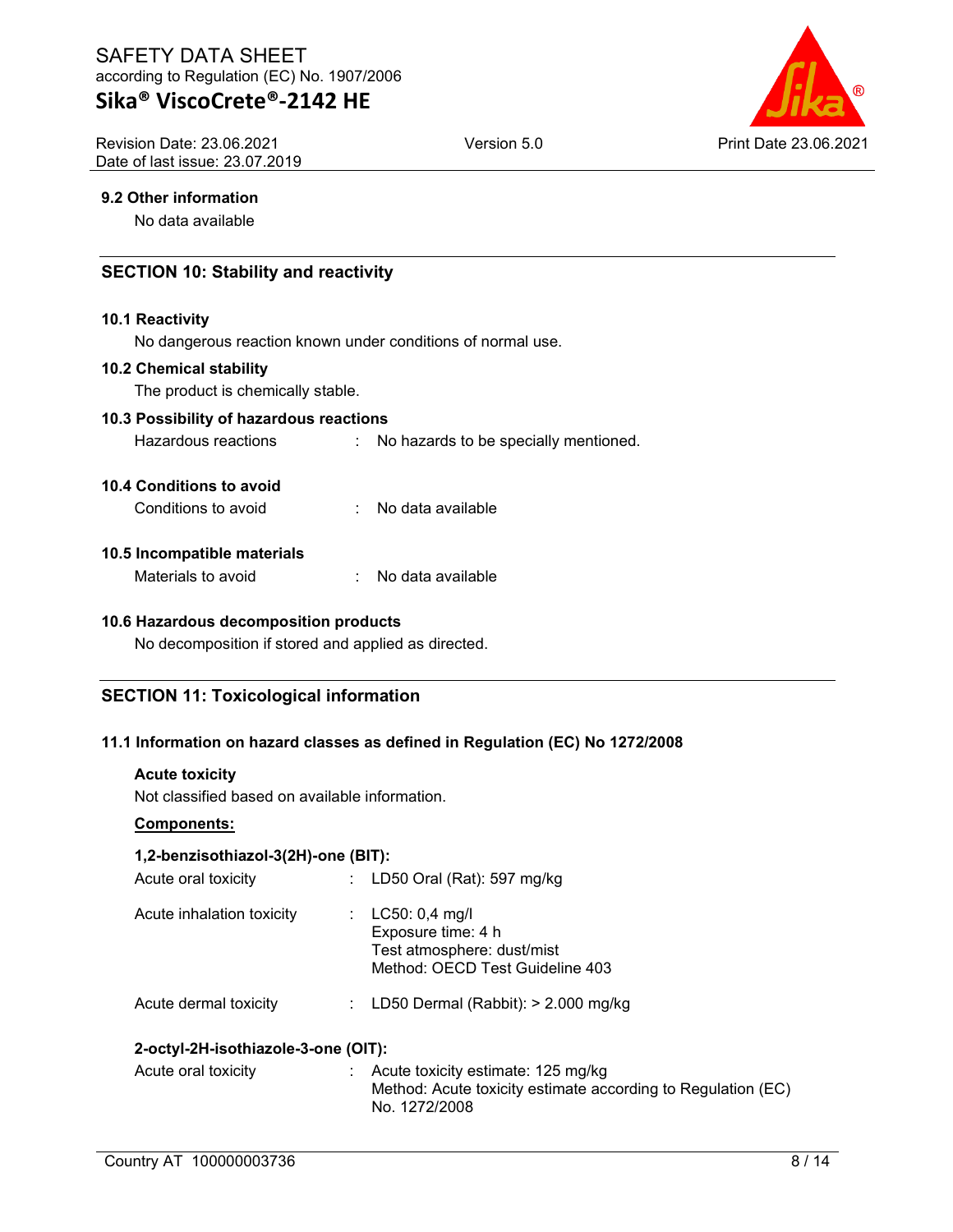

| Revision Date: 23.06.2021<br>Date of last issue: 23.07.2019                        | Version 5.0                                                                                                                                                                                                                                                               | <b>Print Date 23,06,2021</b> |  |  |  |
|------------------------------------------------------------------------------------|---------------------------------------------------------------------------------------------------------------------------------------------------------------------------------------------------------------------------------------------------------------------------|------------------------------|--|--|--|
| Acute inhalation toxicity                                                          | Acute toxicity estimate: 0,27 mg/l<br>Test atmosphere: dust/mist<br>Method: Acute toxicity estimate according to Regulation (EC)<br>No. 1272/2008                                                                                                                         |                              |  |  |  |
| Acute dermal toxicity                                                              | Acute toxicity estimate: 311 mg/kg<br>Method: Acute toxicity estimate according to Regulation (EC)<br>No. 1272/2008                                                                                                                                                       |                              |  |  |  |
| <b>Skin corrosion/irritation</b><br>Not classified based on available information. |                                                                                                                                                                                                                                                                           |                              |  |  |  |
| Serious eye damage/eye irritation                                                  |                                                                                                                                                                                                                                                                           |                              |  |  |  |
| Not classified based on available information.                                     |                                                                                                                                                                                                                                                                           |                              |  |  |  |
| <b>Respiratory or skin sensitisation</b>                                           |                                                                                                                                                                                                                                                                           |                              |  |  |  |
| <b>Skin sensitisation</b><br>May cause an allergic skin reaction.                  |                                                                                                                                                                                                                                                                           |                              |  |  |  |
| <b>Respiratory sensitisation</b><br>Not classified based on available information. |                                                                                                                                                                                                                                                                           |                              |  |  |  |
| <b>Germ cell mutagenicity</b><br>Not classified based on available information.    |                                                                                                                                                                                                                                                                           |                              |  |  |  |
| Carcinogenicity                                                                    | Not classified based on available information.                                                                                                                                                                                                                            |                              |  |  |  |
| <b>Reproductive toxicity</b>                                                       | Not classified based on available information.                                                                                                                                                                                                                            |                              |  |  |  |
| <b>STOT - single exposure</b>                                                      | Not classified based on available information.                                                                                                                                                                                                                            |                              |  |  |  |
| <b>STOT - repeated exposure</b><br>Not classified based on available information.  |                                                                                                                                                                                                                                                                           |                              |  |  |  |
| <b>Aspiration toxicity</b><br>Not classified based on available information.       |                                                                                                                                                                                                                                                                           |                              |  |  |  |
| 11.2 Information on other hazards                                                  |                                                                                                                                                                                                                                                                           |                              |  |  |  |
| <b>Endocrine disrupting properties</b>                                             |                                                                                                                                                                                                                                                                           |                              |  |  |  |
| Product:                                                                           |                                                                                                                                                                                                                                                                           |                              |  |  |  |
| Assessment                                                                         | The substance/mixture does not contain components consid-<br>ered to have endocrine disrupting properties according to<br>REACH Article 57(f) or Commission Delegated regulation<br>(EU) 2017/2100 or Commission Regulation (EU) 2018/605 at<br>levels of 0.1% or higher. |                              |  |  |  |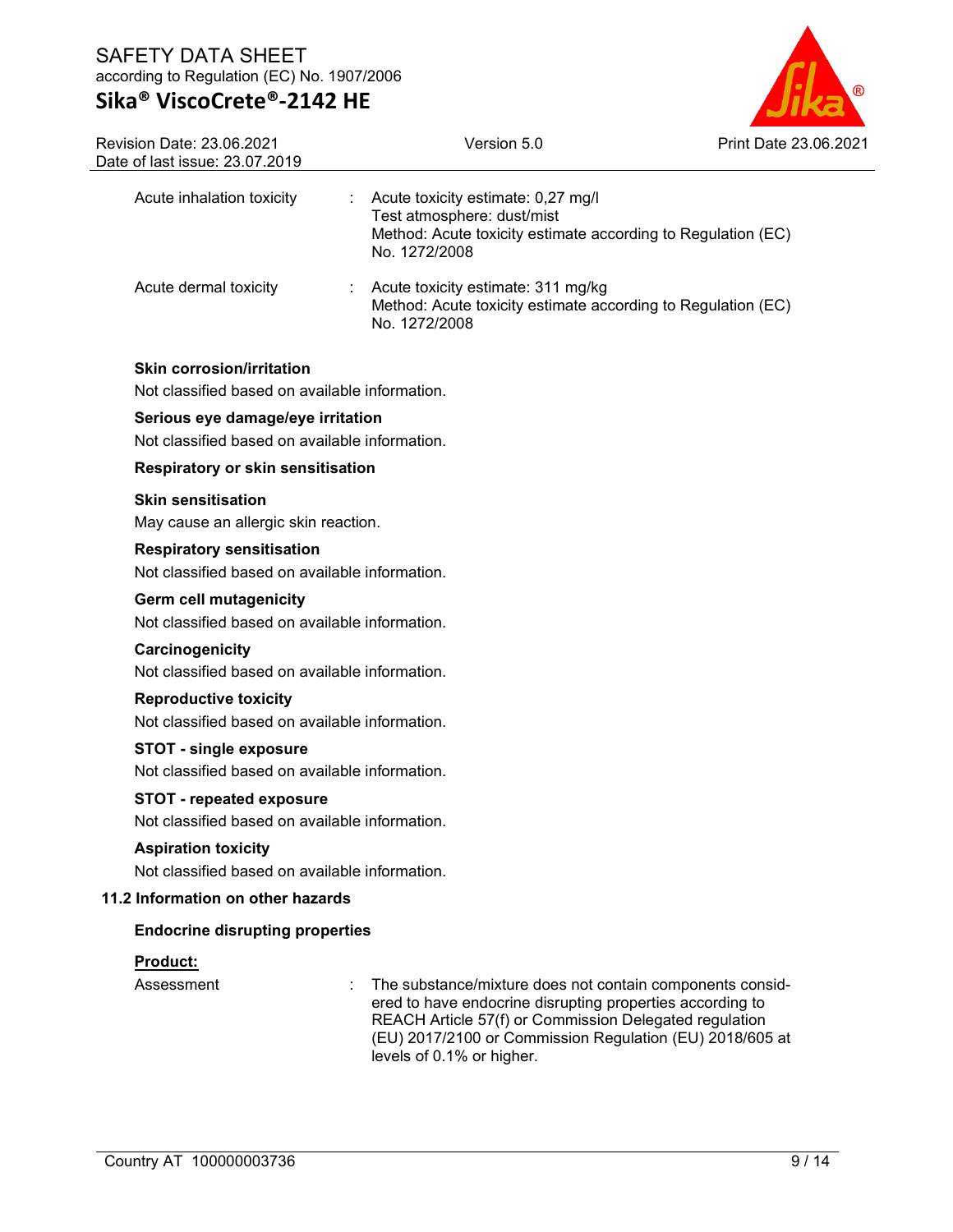Revision Date: 23.06.2021 Date of last issue: 23.07.2019



## **SECTION 12: Ecological information**

### **12.1 Toxicity**

#### **Components:**

#### **triisobutyl phosphate:**

| Toxicity to daphnia and other :<br>aquatic invertebrates | LC50 (Daphnia magna (Water flea)): 11 mg/l<br>Exposure time: 48 h                |
|----------------------------------------------------------|----------------------------------------------------------------------------------|
| Toxicity to algae/aquatic<br>plants                      | : IC50 (Desmodesmus subspicatus (green algae)): 34,1 mg/l<br>Exposure time: 72 h |

### **1,2-benzisothiazol-3(2H)-one (BIT):**

| Toxicity to daphnia and other | : EC50 (Daphnia (water flea)): 3 mg/l |
|-------------------------------|---------------------------------------|
| aquatic invertebrates         | Exposure time: 48 h                   |

### **2-octyl-2H-isothiazole-3-one (OIT):**

| M-Factor (Acute aquatic tox- : 100 |  |
|------------------------------------|--|
| icity)                             |  |
|                                    |  |

M-Factor (Chronic aquatic toxicity) : 100

#### **12.2 Persistence and degradability**

No data available

#### **12.3 Bioaccumulative potential**

No data available

### **12.4 Mobility in soil**

No data available

#### **12.5 Results of PBT and vPvB assessment**

#### **Product:**

Assessment : This substance/mixture contains no components considered to be either persistent, bioaccumulative and toxic (PBT), or very persistent and very bioaccumulative (vPvB) at levels of 0.1% or higher..

#### **12.6 Endocrine disrupting properties**

#### **Product:**

Assessment : The substance/mixture does not contain components considered to have endocrine disrupting properties according to REACH Article 57(f) or Commission Delegated regulation (EU) 2017/2100 or Commission Regulation (EU) 2018/605 at levels of 0.1% or higher.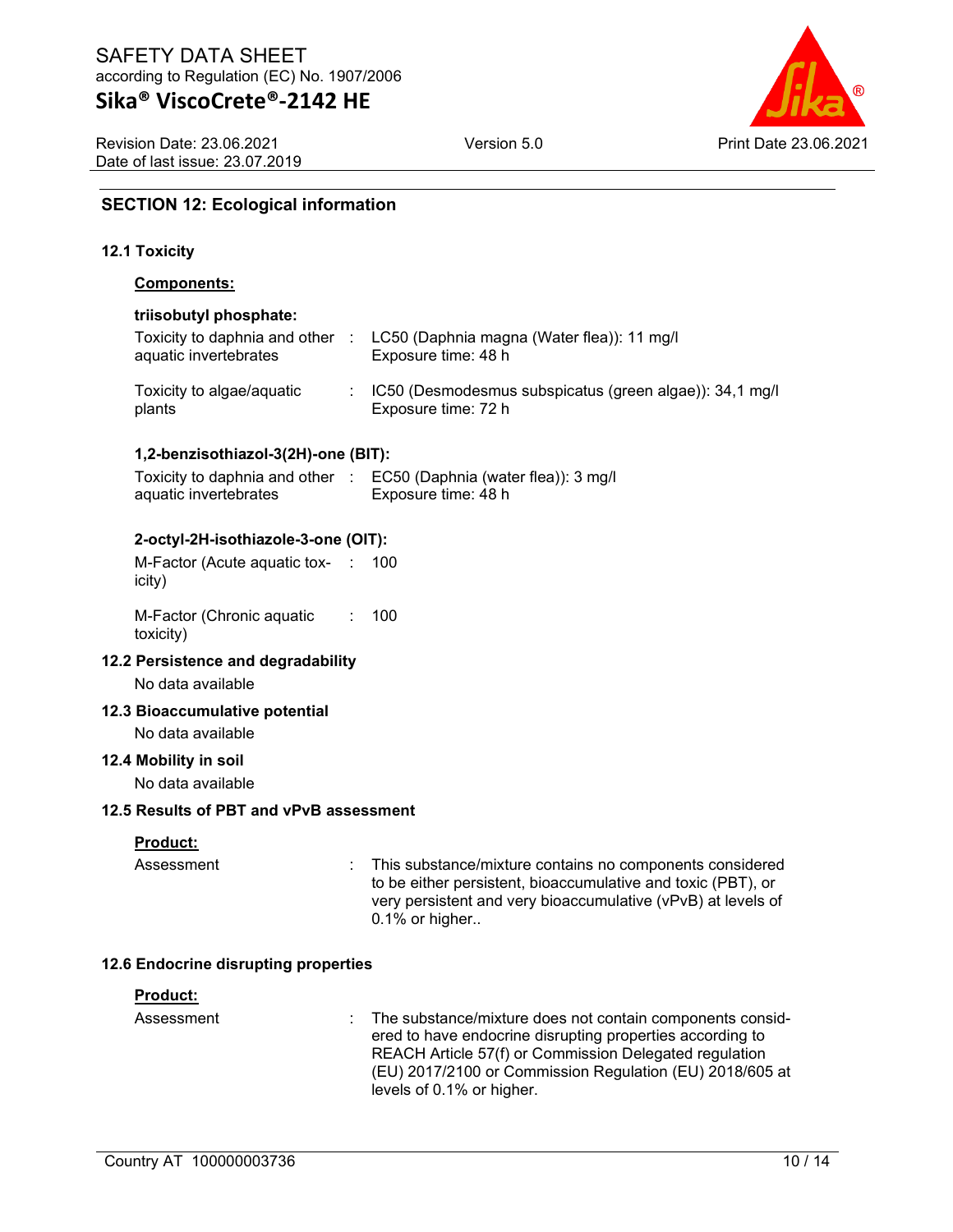Revision Date: 23.06.2021 Date of last issue: 23.07.2019



#### **12.7 Other adverse effects**

## **Product:**

| Additional ecological infor- | An environmental hazard cannot be excluded in the event of |
|------------------------------|------------------------------------------------------------|
| mation                       | unprofessional handling or disposal.                       |
|                              | Harmful to aquatic life with long lasting effects.         |

## **SECTION 13: Disposal considerations**

## **13.1 Waste treatment methods**

| Product                   | The generation of waste should be avoided or minimized<br>wherever possible.                                                                                                                                                                                                                   |
|---------------------------|------------------------------------------------------------------------------------------------------------------------------------------------------------------------------------------------------------------------------------------------------------------------------------------------|
|                           | Empty containers or liners may retain some product residues.<br>This material and its container must be disposed of in a safe<br>way.                                                                                                                                                          |
|                           | Dispose of surplus and non-recyclable products via a licensed<br>waste disposal contractor.                                                                                                                                                                                                    |
|                           | Disposal of this product, solutions and any by-products should<br>at all times comply with the requirements of environmental<br>protection and waste disposal legislation and any regional<br>local authority requirements.<br>Avoid dispersal of spilled material and runoff and contact with |
|                           | soil, waterways, drains and sewers.                                                                                                                                                                                                                                                            |
| Austria - Waste catalogue | :59202                                                                                                                                                                                                                                                                                         |
| Contaminated packaging    | Completely emptied packagings can be given for recycling.<br>Packaging containing remains of dangerous substances, as<br>well as packagings disposed of remains can be unharmed<br>eliminated in accordance with the regulations.                                                              |
|                           | 15 01 10* packaging containing residues of or contaminated<br>by dangerous substances                                                                                                                                                                                                          |

## **SECTION 14: Transport information**

## **14.1 UN number**

| t. | Not regulated as a dangerous good |
|----|-----------------------------------|
|    | Not regulated as a dangerous good |
|    | Not regulated as a dangerous good |
|    |                                   |
| ÷. | Not regulated as a dangerous good |
|    | Not regulated as a dangerous good |
| t. | Not regulated as a dangerous good |
|    |                                   |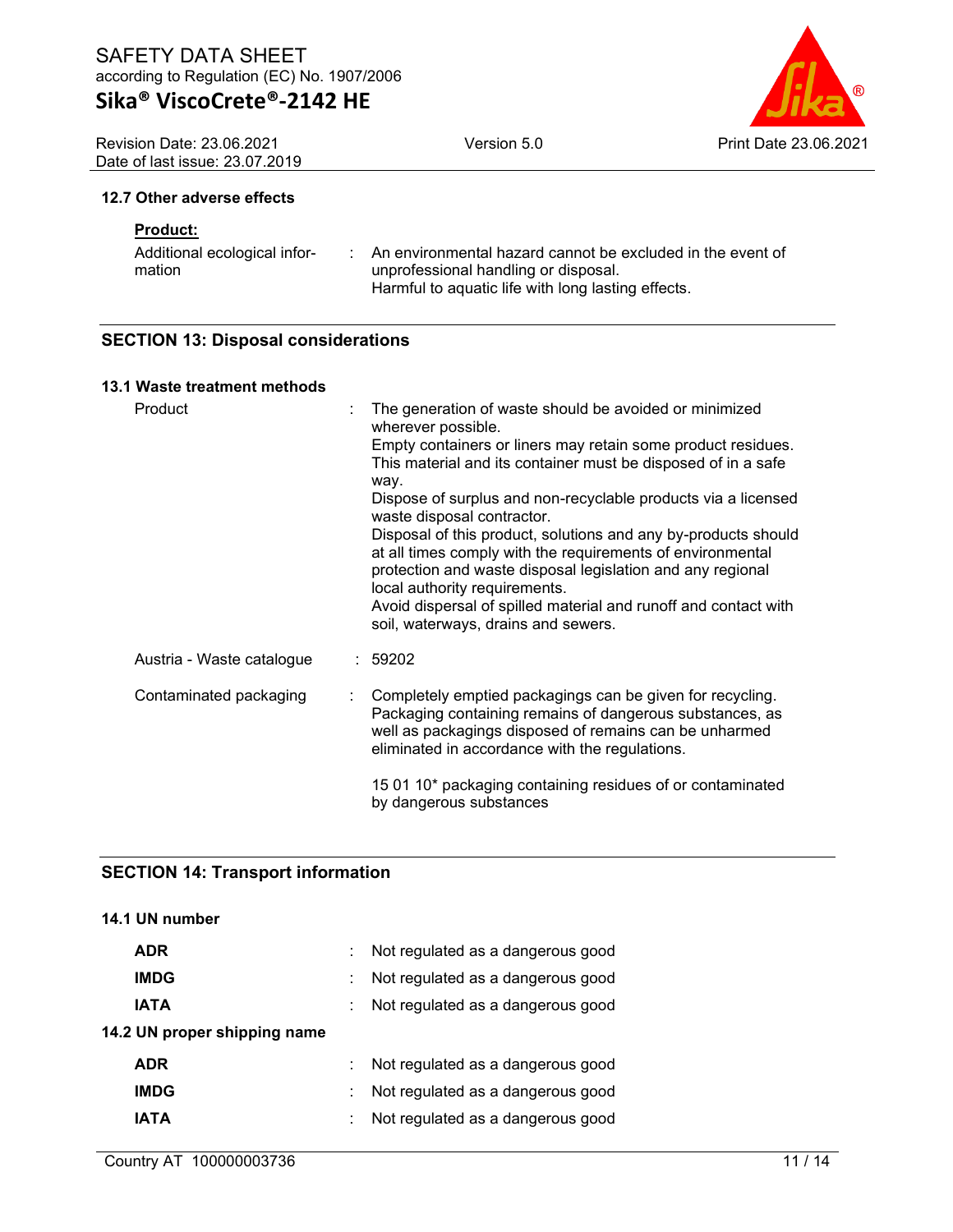Revision Date: 23.06.2021 Date of last issue: 23.07.2019



## **14.3 Transport hazard class(es)**

| <b>ADR</b>              |    | Not regulated as a dangerous good |
|-------------------------|----|-----------------------------------|
| <b>IMDG</b>             |    | Not regulated as a dangerous good |
| <b>IATA</b>             |    | Not regulated as a dangerous good |
| 14.4 Packing group      |    |                                   |
| <b>ADR</b>              |    | Not regulated as a dangerous good |
| <b>IMDG</b>             |    | Not regulated as a dangerous good |
| <b>IATA (Cargo)</b>     | ÷. | Not regulated as a dangerous good |
| <b>IATA (Passenger)</b> |    | Not regulated as a dangerous good |

### **14.5 Environmental hazards**

Not regulated as a dangerous good

### **14.6 Special precautions for user**

Not applicable

## **14.7 Transport in bulk according to Annex II of Marpol and the IBC Code**

Not applicable for product as supplied.

## **SECTION 15: Regulatory information**

## **15.1 Safety, health and environmental regulations/legislation specific for the substance or mixture**

| REACH - Restrictions on the manufacture, placing on<br>the market and use of certain dangerous substances,<br>preparations and articles (Annex XVII)                                                |  |  | $\therefore$ Conditions of restriction for the fol-<br>lowing entries should be considered:<br>Number on list 3 |
|-----------------------------------------------------------------------------------------------------------------------------------------------------------------------------------------------------|--|--|-----------------------------------------------------------------------------------------------------------------|
| International Chemical Weapons Convention (CWC)<br>Schedules of Toxic Chemicals and Precursors                                                                                                      |  |  | : Not applicable                                                                                                |
| REACH - Candidate List of Substances of Very High<br>Concern for Authorisation (Article 59).                                                                                                        |  |  | : None of the components are listed<br>$(=>0.1\%).$                                                             |
| REACH - List of substances subject to authorisation<br>(Annex XIV)                                                                                                                                  |  |  | $:$ Not applicable                                                                                              |
| Regulation (EC) No 1005/2009 on substances that de-<br>plete the ozone layer                                                                                                                        |  |  | : Not applicable                                                                                                |
| Regulation (EU) 2019/1021 on persistent organic pollu-<br>tants (recast)                                                                                                                            |  |  | : Not applicable                                                                                                |
| Regulation (EC) No 649/2012 of the European Parlia-<br>ment and the Council concerning the export and import<br>of dangerous chemicals                                                              |  |  | $:$ Not applicable                                                                                              |
| <b>REACH Information:</b><br>All substances contained in our Products are<br>- registered by our upstream suppliers, and/or<br>- registered by us, and/or<br>- excluded from the regulation, and/or |  |  |                                                                                                                 |

- exempted from the registration.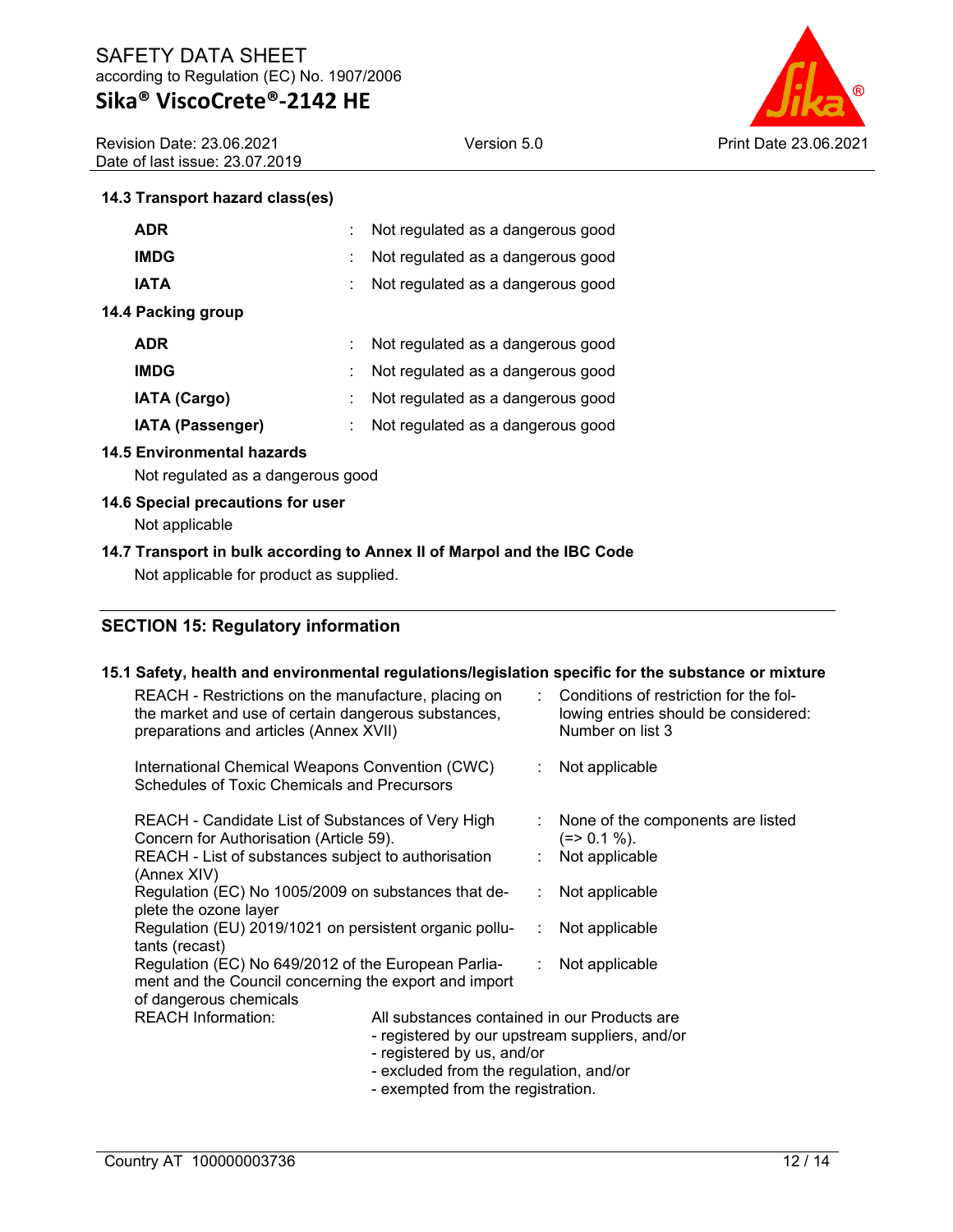## **Sika® ViscoCrete®-2142 HE**

Version 5.0 Print Date 23.06.2021

Revision Date: 23.06.2021 Date of last issue: 23.07.2019

Risk classification according : Exempt to VbF

Seveso III: Directive 2012/18/EU of the European Parliament and of the Council on the control of major-accident hazards involving dangerous substances. Not applicable

| lny)                       |    | Water hazard class (Germa- : WGK 2 obviously hazardous to water<br>Classification according to AwSV, Annex 1 (5.2)                                                     |
|----------------------------|----|------------------------------------------------------------------------------------------------------------------------------------------------------------------------|
| Volatile organic compounds | ÷. | Law on the incentive tax for volatile organic compounds<br>(VOCV)<br>no VOC duties                                                                                     |
|                            |    | Directive 2010/75/EU of 24 November 2010 on industrial<br>emissions (integrated pollution prevention and control)<br>Volatile organic compounds (VOC) content: ,1% w/w |
| GISCODE                    |    | BZM 20                                                                                                                                                                 |

## **15.2 Chemical safety assessment**

No Chemical Safety Assessment has been carried out for this mixture by the supplier.

## **SECTION 16: Other information**

#### **Full text of H-Statements**

| H <sub>301</sub>                        | Toxic if swallowed.                                          |
|-----------------------------------------|--------------------------------------------------------------|
| H302                                    | Harmful if swallowed.                                        |
| H311                                    | Toxic in contact with skin.                                  |
| H <sub>3</sub> 14                       | Causes severe skin burns and eye damage.                     |
| H <sub>3</sub> 15                       | Causes skin irritation.                                      |
| H317                                    | May cause an allergic skin reaction.                         |
| H318                                    | Causes serious eye damage.                                   |
| H <sub>3</sub> 19                       | Causes serious eye irritation.                               |
| H <sub>330</sub>                        | : Fatal if inhaled.                                          |
| H400                                    | Very toxic to aquatic life.                                  |
| H410                                    | Very toxic to aquatic life with long lasting effects.        |
| H411                                    | Toxic to aquatic life with long lasting effects.             |
|                                         |                                                              |
| <b>Full text of other abbreviations</b> |                                                              |
| Acute Tox.                              | Acute toxicity                                               |
| Aquatic Acute                           | Short-term (acute) aquatic hazard                            |
| Aquatic Chronic                         | Long-term (chronic) aquatic hazard                           |
| Eye Dam.                                | Serious eye damage                                           |
| Eye Irrit.                              | : Eye irritation                                             |
| Skin Corr.                              | $:$ Skin corrosion                                           |
| Skin Irrit.                             | $:$ Skin irritation                                          |
| Skin Sens.                              | : Skin sensitisation                                         |
| AT OEL                                  | : Austria. Limit values regulation - Annex I: Substance list |